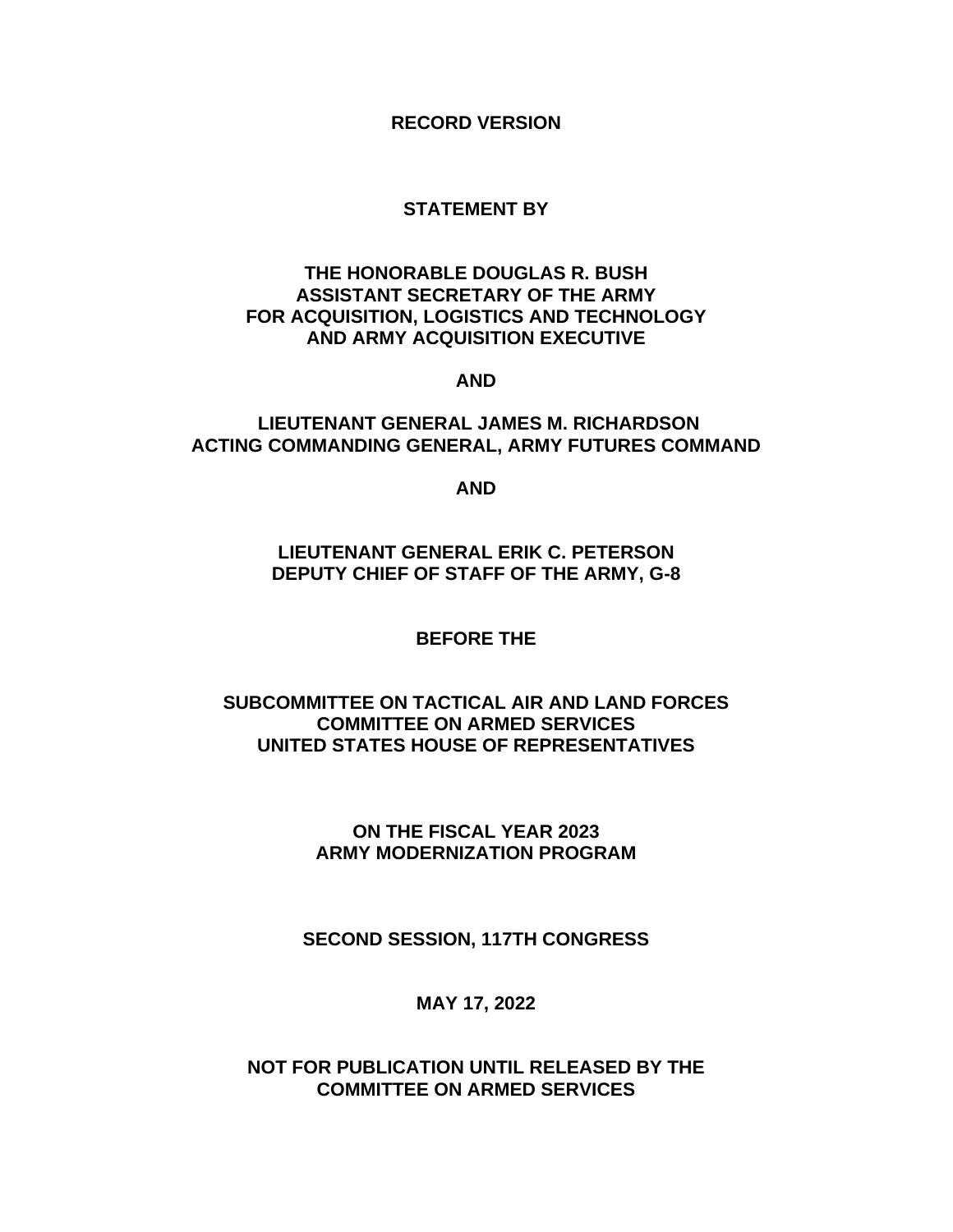#### **INTRODUCTION**

Chairman Norcross, Ranking Member Hartzler, and distinguished Members of the Subcommittee on Tactical Air and Land Forces, thank you for your continued support and enduring commitment to our soldiers, our civilians, and their families. On behalf of the Secretary of the Army, the Honorable Christine Wormuth, and the Army Chief of Staff, General James C. McConville, we thank you for the invitation to appear before you today.

Our shared mission is to make sure that the Army continues to achieve overmatch against all potential adversaries, ensuring that our Army can fulfill its mandate to compete successfully, deter, and, if necessary, fight and win our Nation's wars as part of the Joint Force.

The Army's fiscal year (FY) 2023 budget request both maintains the readiness of the Army and establishes a sustainable path to transform into the Army of 2030. This transformation will require a strategic pivot from two decades of focus on counterterrorism, toward adaptation to meet our top pacing challenge in China and the acute threat of Russian aggression. The Army is boldly transforming to provide the Joint Force with the speed, range, and convergence of the cutting-edge technologies that will be needed to provide future decision dominance and overmatch for great-power competition.

### **THE STRATEGIC ENVIRONMENT**

The new classified 2022 National Defense Strategy highlights the People's Republic of China as our most consequential strategic competitor and the pacing challenge for the Department of Defense (DoD). It also recognizes the acute threat posed by Russia, as illustrated by its brutal and unprovoked further invasion of Ukraine. Both states are applying all instruments of national power, including military modernization, as they compete aggressively with the United States.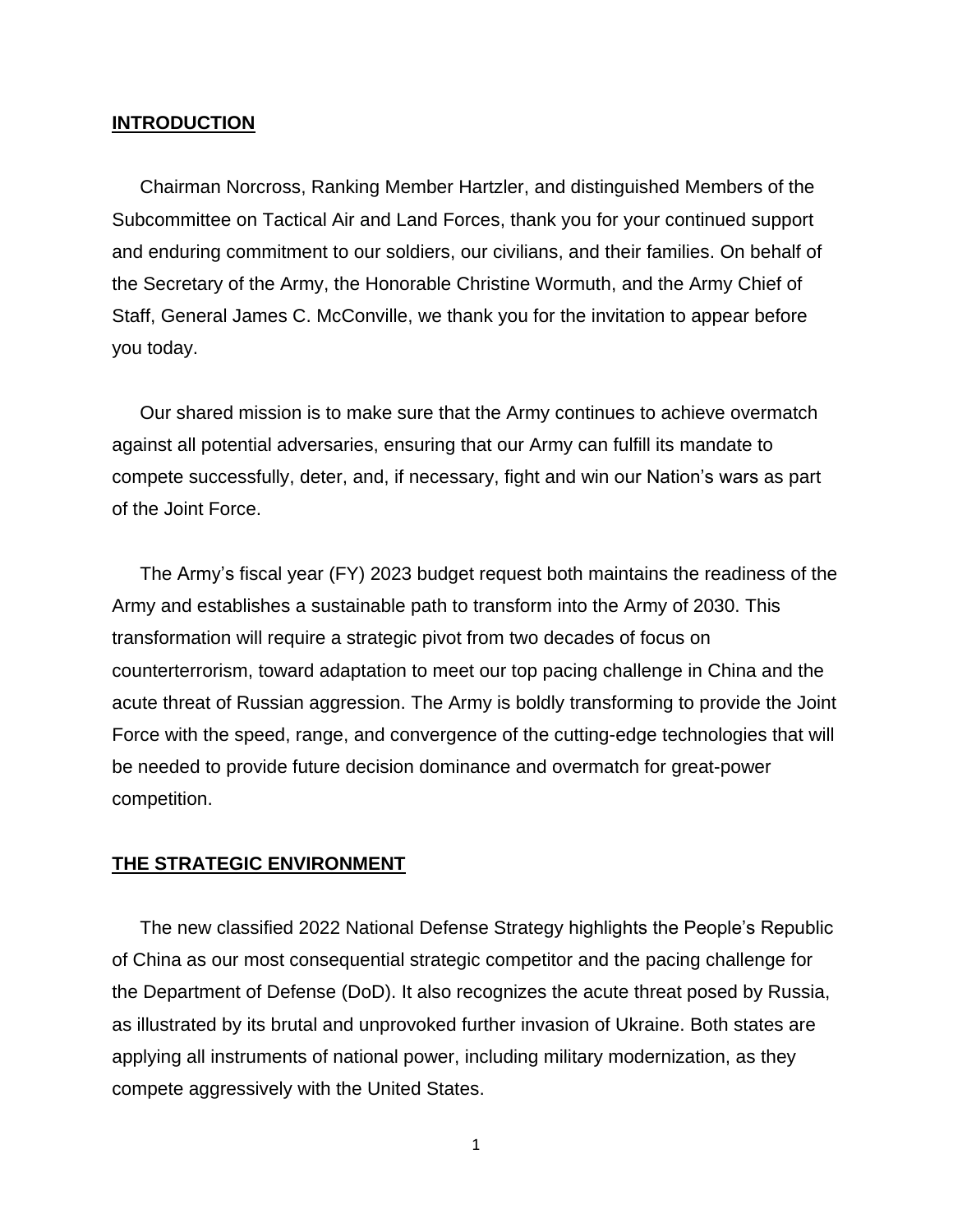China continues to progress in artificial intelligence (AI), robotics, and cyber research and development. Advancements in hypersonic technology add to its strategic reach, endangering some of our traditional force projection assets. Both China and Russia have committed to an increased pace and scope of military exercises, honing their joint warfighting capabilities. In its further invasion of Ukraine, Russia has brought a level of brutality and destruction to the continent of Europe at a scale not seen in a long time. The Army's modernization efforts take these new realities into account as we define capability requirements and develop new concepts.

#### **HOW WE FIGHT**

Our Multi-Domain Operations (MDO) concept describes how we fight—by continuously converging effects across all domains to create and exploit relative advantages over the adversary. The Army is currently codifying MDO into doctrine to ensure the Army is capable and ready to support Joint Force operations. At the same time, we are developing a new future operating concept—how we will fight beyond MDO—based on future threat assessments, emerging Science and Technology and experimentation.

#### **WHAT WE FIGHT WITH**

The FY 2023 budget request puts the Army on a strategic path to modernize our organizations and equipment and build the Army of 2030. Front and center in this effort is our commitment to our six modernization priorities: Long Range Precision Fires, Next Generation Combat Vehicle, Future Vertical Lift, Network, Air and Missile Defense (AMD), and Soldier Lethality. The Army will continue to focus on building a multi-domain force by putting 24 new systems into the hands of soldiers by FY 2023, in the form of either prototypes for soldier feedback or the initial equipping of units.

We are grateful to Congress for the stable funding provided to support our modernization efforts. The FY 2023 budget request builds on the progress we have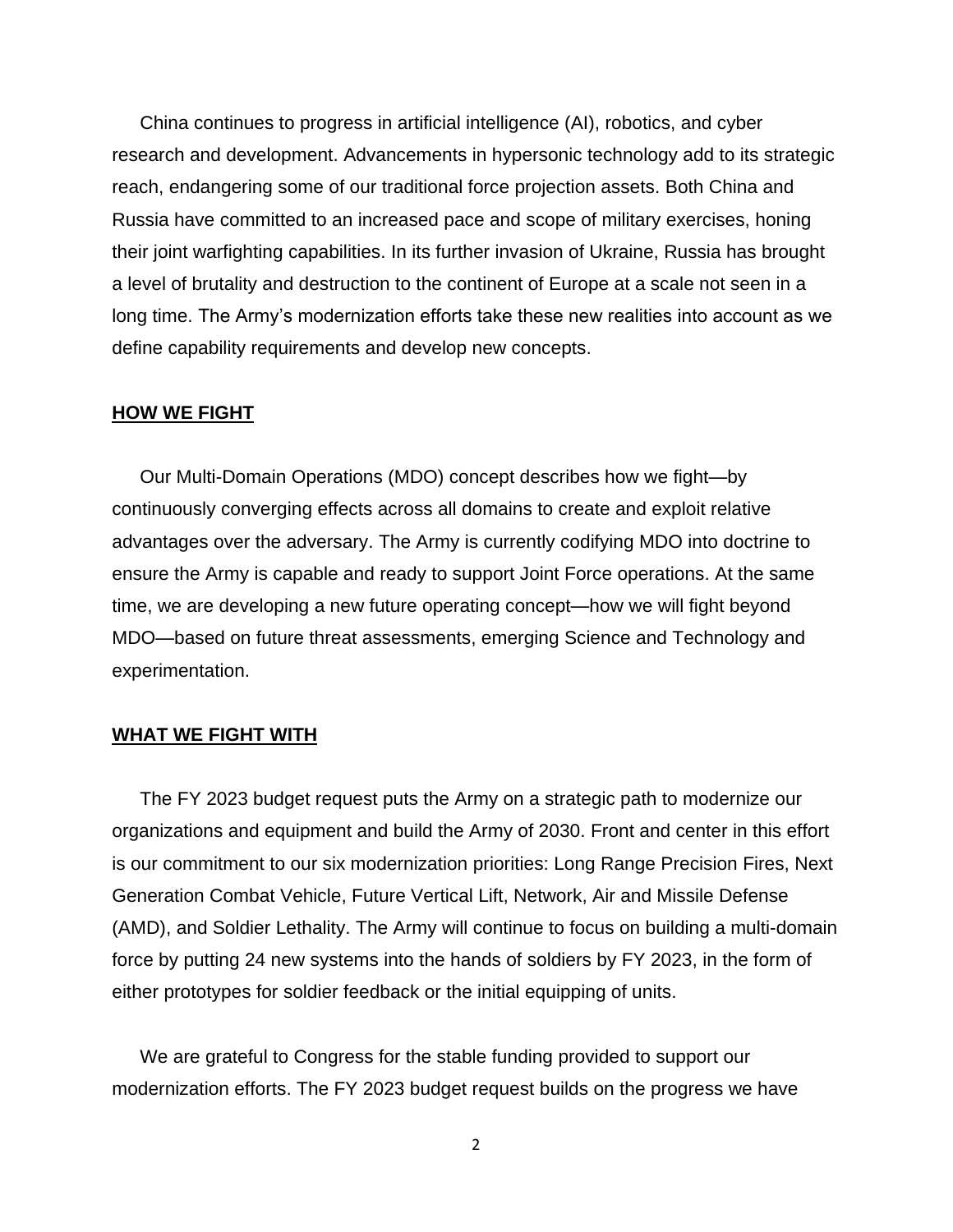made across all modernization priorities. Within each area, we highlight our partnership, recent progress, and the way forward with continued, steady funding.

- Long Range Fires Programs:
	- The Army demonstrated the Precision Strike Missile's (PrSM) capability to achieve ranges well beyond legacy Army Tactical Missile System.
	- We successfully tested the Land Based Anti-Ship Missile seeker and Extended Range Propulsion ramjet, setting conditions for subsequent increments of the PrSM program.
	- We have demonstrated that the Extended Range Cannon Artillery (ERCA) can now shoot in the 70-kilometer range with accuracy and are on track to field the first ERCA battalion in FY 2023 to support an Operational Assessment in FY 2024.
	- The Army's Rapid Capabilities and Critical Technologies Office, in a partnership with the Navy, plans to deliver the first hypersonics battery in FY 2023.
	- We also anticipate delivering the Army's Mid-Range Capability (MRC) initial hardware to the unit in 1QFY23. The MRC prototype effort leverages existing Service missiles, launchers, software, and hardware to fill a critical capability gap identified by the U.S. Indo-Pacific Command.
- Next Generation Combat Vehicle Programs:
	- The Army remains fully committed to the Optionally Manned Fighting Vehicle program, executing a multi-phased acquisition approach to maximize competition.
	- **The Robotic Combat Vehicle (RCV) program continues to make progress,** informed by extensive experimentation with the RCV-Light Full-System Prototype effort.
	- We are on track to field the first Armored Multi-Purpose Vehicles in 2QFY23, to replace the 1960s-era M113 Family of Vehicles.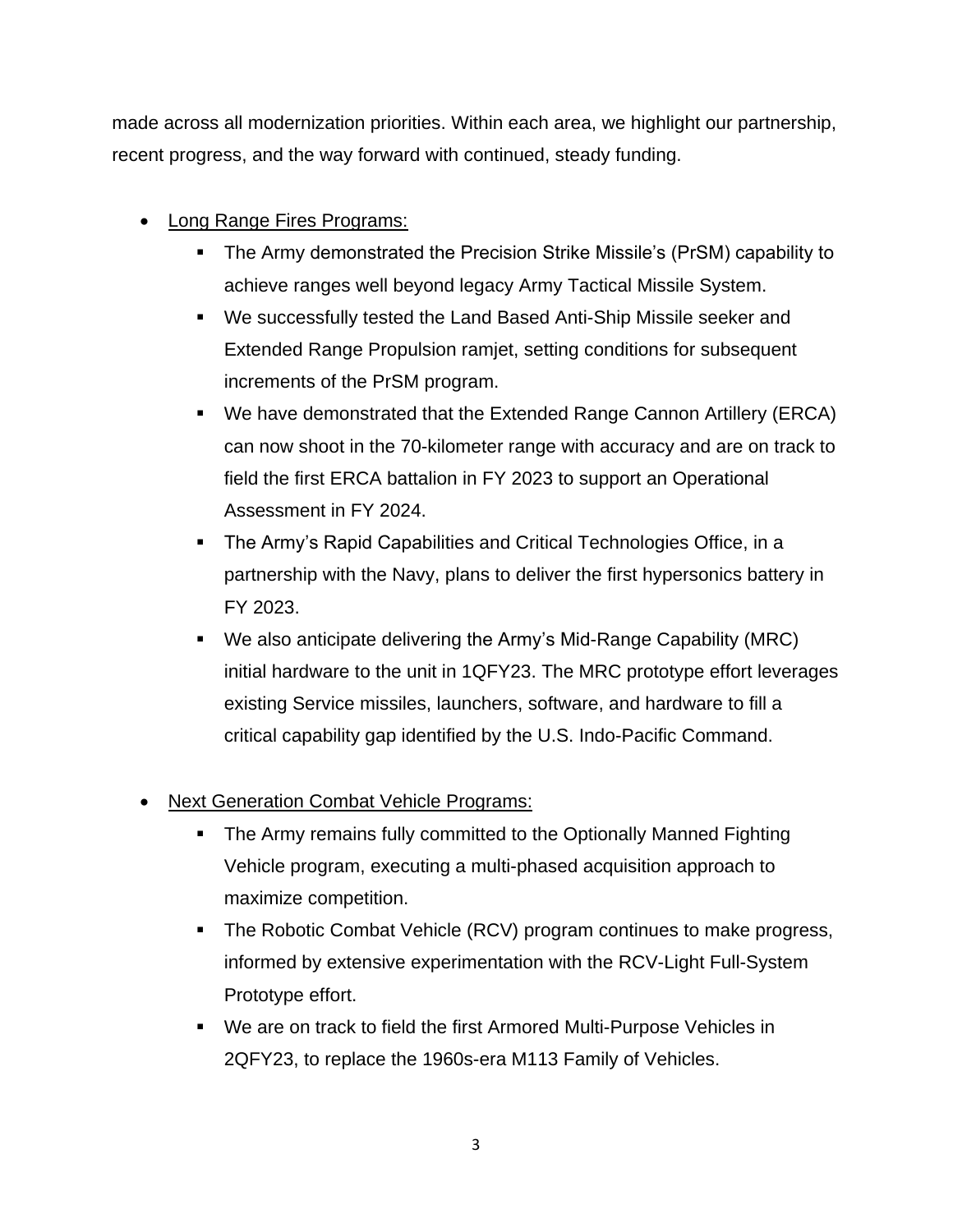- The Mobile Protected Firepower (MPF) program will begin low-rate production this year, with first fielding of MPF vehicles planned for FY 2025.
- We are supporting the Army's climate strategy and the administration's greenhouse gas policies with the Bradley Hybrid Electric Vehicle, High Mobility Multi-Purpose Hybrid Wheeled Vehicle, and Joint Light Tactical Vehicle Hybrid Electric Vehicle projects.
- Future Vertical Lift Programs:
	- **The Army is committed to ensuring both the Future Attack** Reconnaissance Aircraft (FARA) and the Future Long Range Assault Aircraft (FLRAA) achieve First Unit Equipped in FY 2030.
	- **FARA will close the gap left by retirement of the Kiowa with** transformational battlefield reach, lethality, and survivability.
	- FLRAA will provide more lethal and effective Assault and MEDEVAC capabilities with increased speed, range, payload, and endurance.
	- The Future Tactical Unmanned Aerial System is leveraging a year-long Soldier Touchpoint "Buy, Try, Inform" effort to replace the RQ-7 Shadow with a runway independent, CH-47F transportable, and weather hardened system with advanced acoustics.
	- **The Army is also developing Air Launched Effects, a critical component of** the FARA ecosystem, providing a low-cost asymmetrical advantage that will transform the battlefield geometry against our near-peer adversaries.
- Network Programs:
	- **The Army is currently fielding Capability Set 21 to Infantry Brigade Combat** Teams (BCTs) and a modernized tactical network transport tool suite to Expeditionary Signal Battalions-Enhanced.
	- We have also fielded modernized network technology, such as upgraded mission command and fires applications, mobile mission command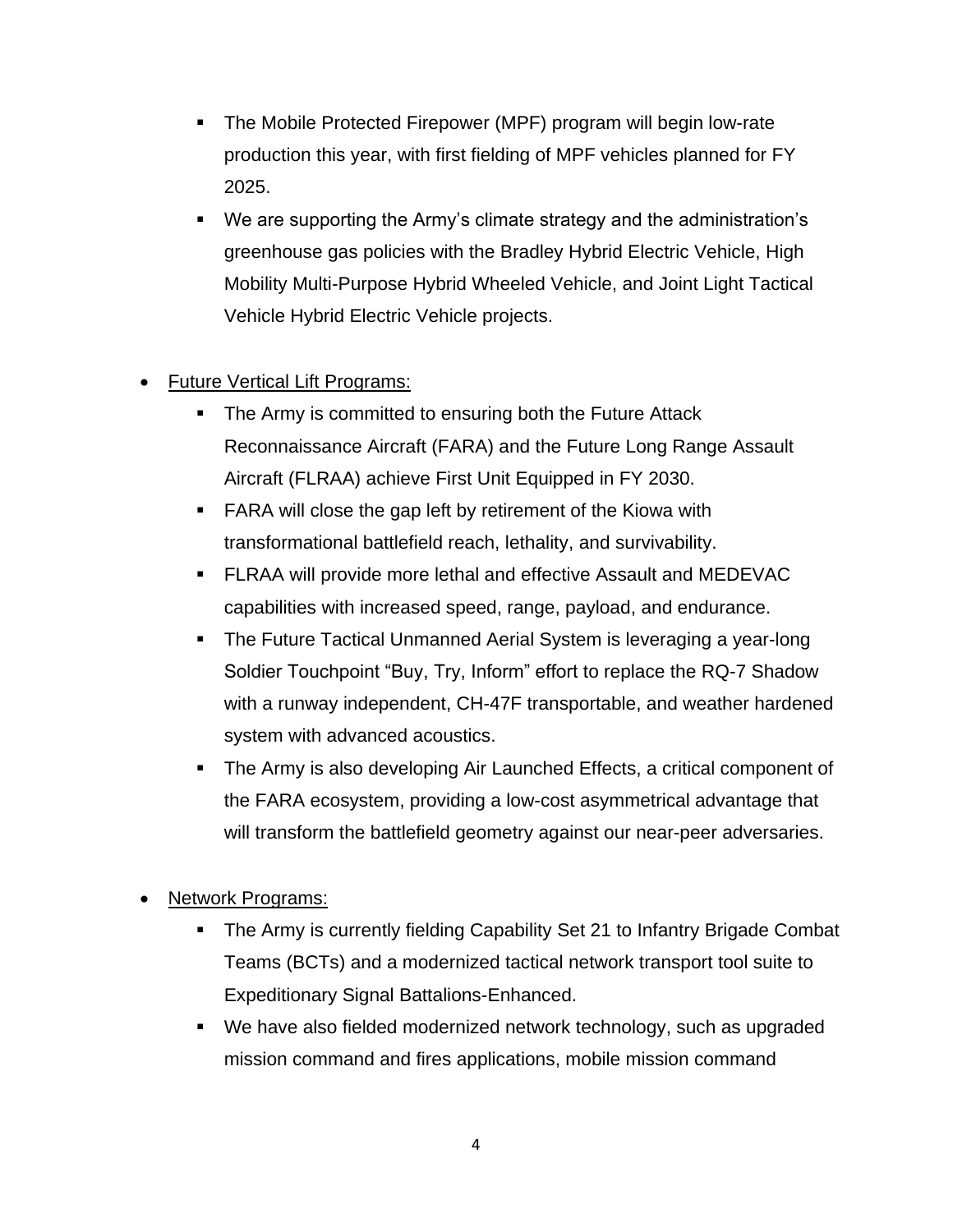upgrades, resilient satellite communications equipment and modernized cryptographic systems.

- Air and Missile Defense (AMD) Programs:
	- The Army is leveraging the Integrated Air and Missile Defense Battle Command System (IBCS) to integrate the full suite of Air and Missile Defense capabilities, including both theater and short-range air defense.
	- **The Army is improving the Maneuver-Short Range Air Defense capability** with requirements to add future kinetic effectors.
	- The Army continues to make progress on its Directed Energy Maneuver-Short Range Air Defense effort, a 50 kilowatt-class laser on a Stryker.
	- We are advancing directed energy efforts for Indirect Fire Protection Capability (IFPC) by pairing high-energy lasers with high-power microwaves for a layered defense of fixed and semi-fixed sites against an array of threats.
	- **The Army Integrated Air and Missile Defense initial operating capability is** planned for 1QFY23, with fielding on track for one battalion.
	- We have produced two Lower Tier Air and Missile Defense Sensor (LTAMDS) prototypes, with fielding scheduled to begin in FY 2022 and initial operating capability anticipated in FY 2024.
	- We have accepted delivery of two batteries of Iron Dome Defense System-Army from the Israeli government and have learned from the deployment of that demonstration system.
	- The Army will receive 16 prototype launchers and associated missiles for the Enduring IFPC Inc 2 program in 4QFY23.

Soldier Lethality Programs:

**The Army is working with Microsoft Corporation to refine Integrated Visual** Augmentation System (IVAS) sensors and display functionality before conducting Operational Testing in 3QFY22, and we are on track for delivery to the first Unit by 4QFY22.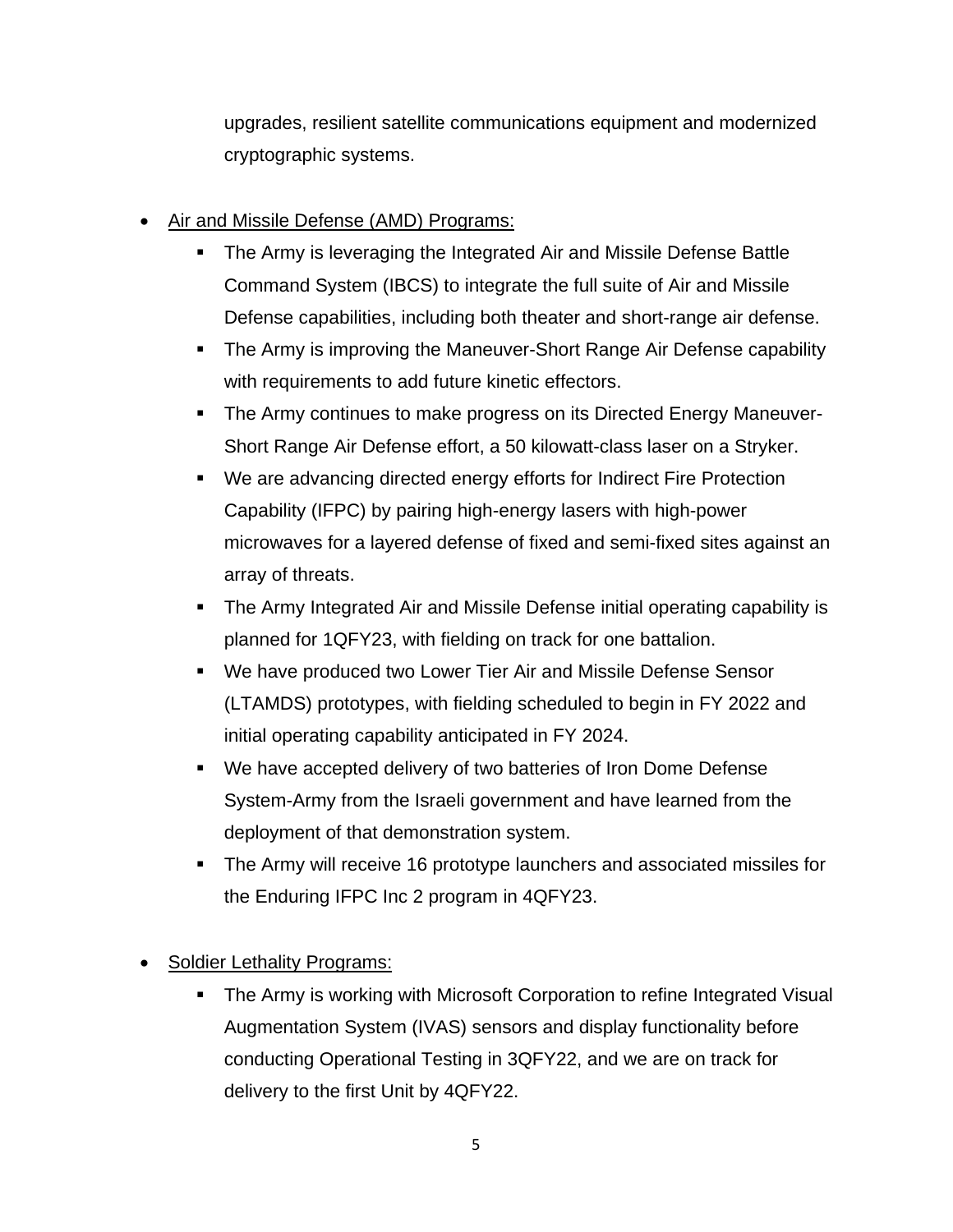- We have equipped five brigades with the Enhanced Night Vision Goggle– Binocular (ENVG-B). ENVG-Bs are currently in production, which will continue through FY 2024.
- **Production of the Next Generation Squad Weapon (NGSW) Rifle,** Automatic Rifle, General Purpose Ammo and improved sight system will begin in FY 2022, with First Unit Equipped expected in 4QFY23.
- Synthetic Training Environment (STE) Programs:
	- The Army will validate its foundational simulation capability for the STE Information System (STE-IS) and Reconfigurable Virtual Collective Trainers (RVCT) at the company level at Fort Hood, Texas in FY 2022.
	- We continue fielding of One World Terrain, a key component of STE-IS, which is already in the hands of soldiers and units.
	- We continue progress on developing the Squad immersive Virtual Trainer which, when paired with IVAS, will allow our soldiers to simulate any location on the planet right from their combat goggles.
	- The Army is working to accelerate the delivery of the next generation of live training systems prior to FY 2026 to ensure they will converge onto the STE-IS foundational system.
- Assured Positioning Timing and Navigation (PNT) and Space Programs:
	- The Army will begin transition to M-Code Global Positioning System and alternative PNT beginning in FY 2024, following the first fielding of Mounted Assured PNT System GEN II.
	- We are currently fielding the directed requirement for our Dismounted Assured PNT System.
	- The Army continues to invest in the ground segments of space-based technologies that close operational gaps in deep sensing and targeting activities.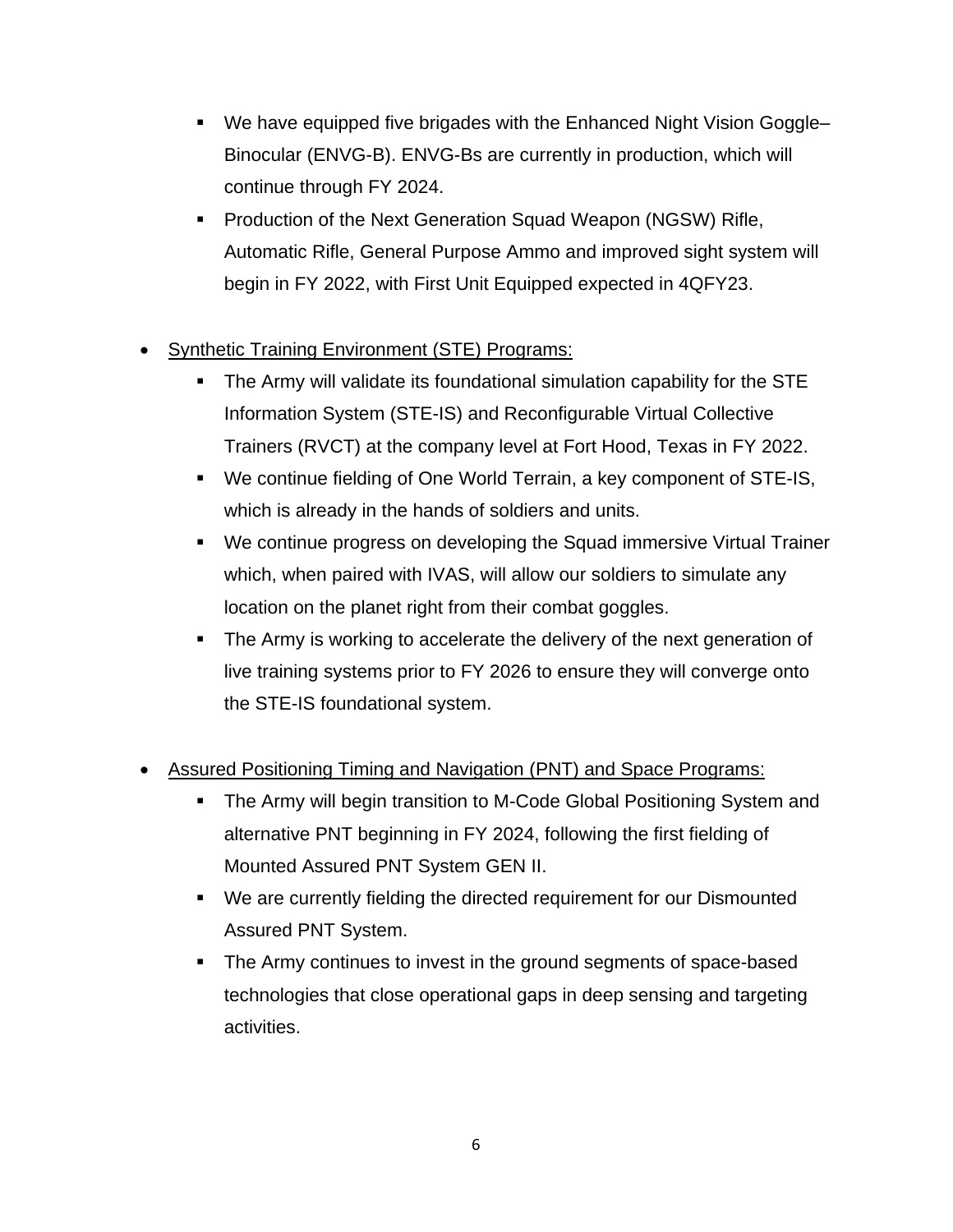The Army's budget request also continues procurement and modernization of our enduring equipment for our operational Aviation platforms, Ground Combat Systems, Intelligence programs, Logistics and Ammunition. We carefully balanced the overall Research, Development and Acquisition portfolio, including fine-tuning between Research, Development, Test and Evaluation funding and Procurement funding, as we transition from enduring systems to our new modernized systems.

Our Aviation portfolio continues to modernize and upgrade the Apache, Black Hawk and CH-47 helicopters, munitions, and aircraft survivability. Apache modernization and upgrade efforts include Improved Turbine Engine integration, crypto-modernization, and Modular Open Systems Architecture. The Army remains on track to complete full divestment of Black Hawk UH-60As by FY 2022 for the Army National Guard and FY 2024 for the active component. We are continuing to procure the MH-47G Block II Chinooks for our Special Operations units. The Army is ramping up Joint Air-to-Ground Missile production to replace the aging Hellfire missile and investing in Aircraft Survivability Equipment, a suite of systems that protect Army aircraft from threat infrared missiles, radar guided missiles, and LASERs through detection and defeat systems.

Armored Brigade Combat Team (ABCT) Modernization and combat vehicle protection remain a priority. With this budget, the Army will procure 44 Abrams M1A2SEPv3s Tanks, equaling one half of an ABCT; 102 Strykers, or approximately one third of a Stryker Brigade Combat Team; 36 Bradley A4s; completing the procurement of the fourth ABCT set; 27 Self-Propelled Howitzer Paladin Integrated Management (PIM) vehicle sets; and 6 Joint Assault Bridges, or one and a half ABCTs. We are also continuing to pursue improved Vehicle Protection Systems for the Abrams and Bradley.

Our Intelligence portfolio is focused on closing capability gaps in deep sensing with programs like the Tactical Intelligence Targeting Access Node for deep sensing, analysis, and early warning; the Terrestrial Layer System at the Brigade and echelon above Brigade levels for signals intelligence and electronic warfare; the Multi-Domain Sensing System; and the Multi-Function Electronic Warfare-Air Large that will be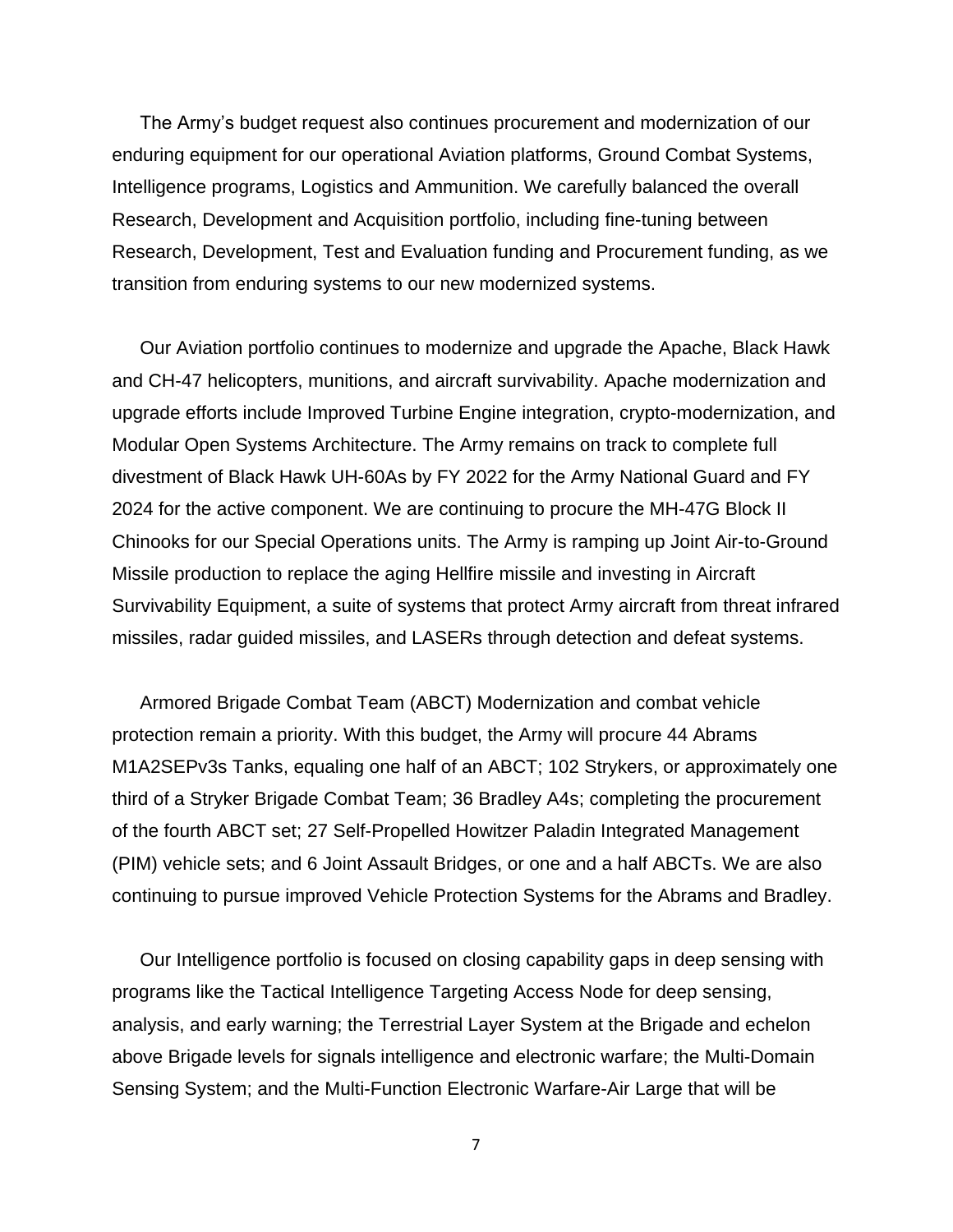mounted on multiple platforms to gather intelligence or conduct electronic warfare operations.

The Air and Missile Defense portfolio continues to invest in Counter small Unmanned Aircraft Systems (C-sUAS) in addition to those programs detailed in the Air and Missile Cross-Functional Team (CFT) portfolio above. During FY 2022, we will procure C-sUAS for two Divisions and 29 fixed sites, and FY 2023 would procure one Division and 17 fixed sites to cover globally prioritized critical sites.

Our Command and Control portfolio is procuring Manpack and Leader Radios and related equipment to support five BCT type formations; a Low Cost Tactical radio that will replace legacy Single Channel Ground and Airborne Radio System and meet National Security Agency cryptographic modernization requirements; a Unified Network Operations prototype to enable common planning, configuration, monitoring, provisioning, management, and defense of the Network; and continues to procure and develop improvements for the Joint Battle Command-Platform.

Finally, the Logistics portfolio continues the procurement of Joint Light Tactical Vehicles, High Mobility Multipurpose Wheeled Vehicles (HMMWVs) and HMMWV antilock braking system/electronic stability control kits to improve our tactical wheeled vehicle fleet and address vehicle rollover and safety concerns; invests in Army Watercraft, a significant combat multiplier in support of Army operational concepts and the Geographical Combatant Commander in Large Scale Combat Operations; and realigns funding to support critical ammunition program lines and Army Training Strategies to ensure contractual requirements are met to maintain Industrial Base Minimum Sustainment Rate capacities.

### **HOW WE ORGANIZE**

We are developing new organizations as we transition from modernization concepts to tangible sources of strategic readiness. The Multi-Domain Task Force (MDTF) is one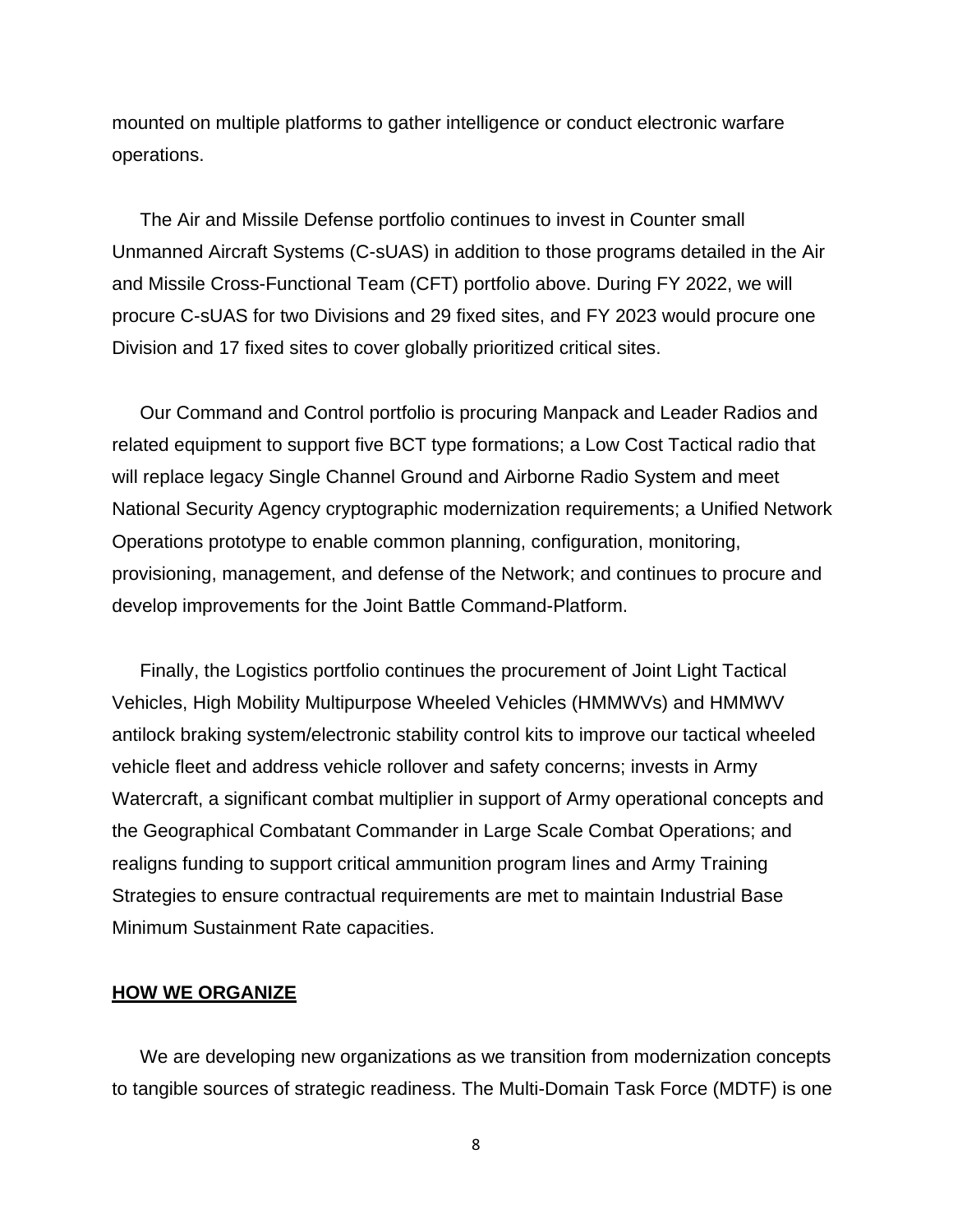example, providing long-range precision fires in conflict and long-range precision effects in competition. The MDTF participated in Project Convergence 21 to experiment on its ability to synchronize long-range fires and effects with the Joint Force and will continue to participate in 2022 with joint and coalition forces to provide lessons for future employment of this capability.

The Army uses Army 2030 and Army 2040 to describe what our force will look like in the near and distant future. We are refining those descriptions through experimentation and analysis of the impact emerging technology will have on the character of war. The investments are included in the FY 2023 budget request and will inform the changes we need to provide a combat credible force of the future.

#### **HOW WE DO BUSINESS**

Soldier Centered Design drives the entire process. Taken from industry best practices, this concept allows the Army to get feedback from soldiers and commanders early in the development process. This is accomplished by getting prototype equipment into the hands of soldiers from the operational force early, through Soldier Touchpoints, in order to refine requirements before significant investments are made. The Army, through the efforts of our CFTs and Program Executive Offices (PEO), conducted 113 Soldier Touch Points in FY 2021, and we aim to continue that momentum in the coming years. We are also seeking additional opportunities to integrate lessons as our units and Army Service Component Commands conduct focused experimentation and wargames.

Instrumental to the Army's transformation is Project Convergence, the campaign of learning that brings everything together. Project Convergence is a Joint and increasingly combined series of experiments we conduct over the course of the year, culminating in a month-long field experiment. Working closely with our counterparts from the other Services, we identify Joint warfighting problems to solve. Experimentation objectives, operational scenarios, and data collection plan are managed by the Project Convergence Board of Directors, which includes representatives from all the Services,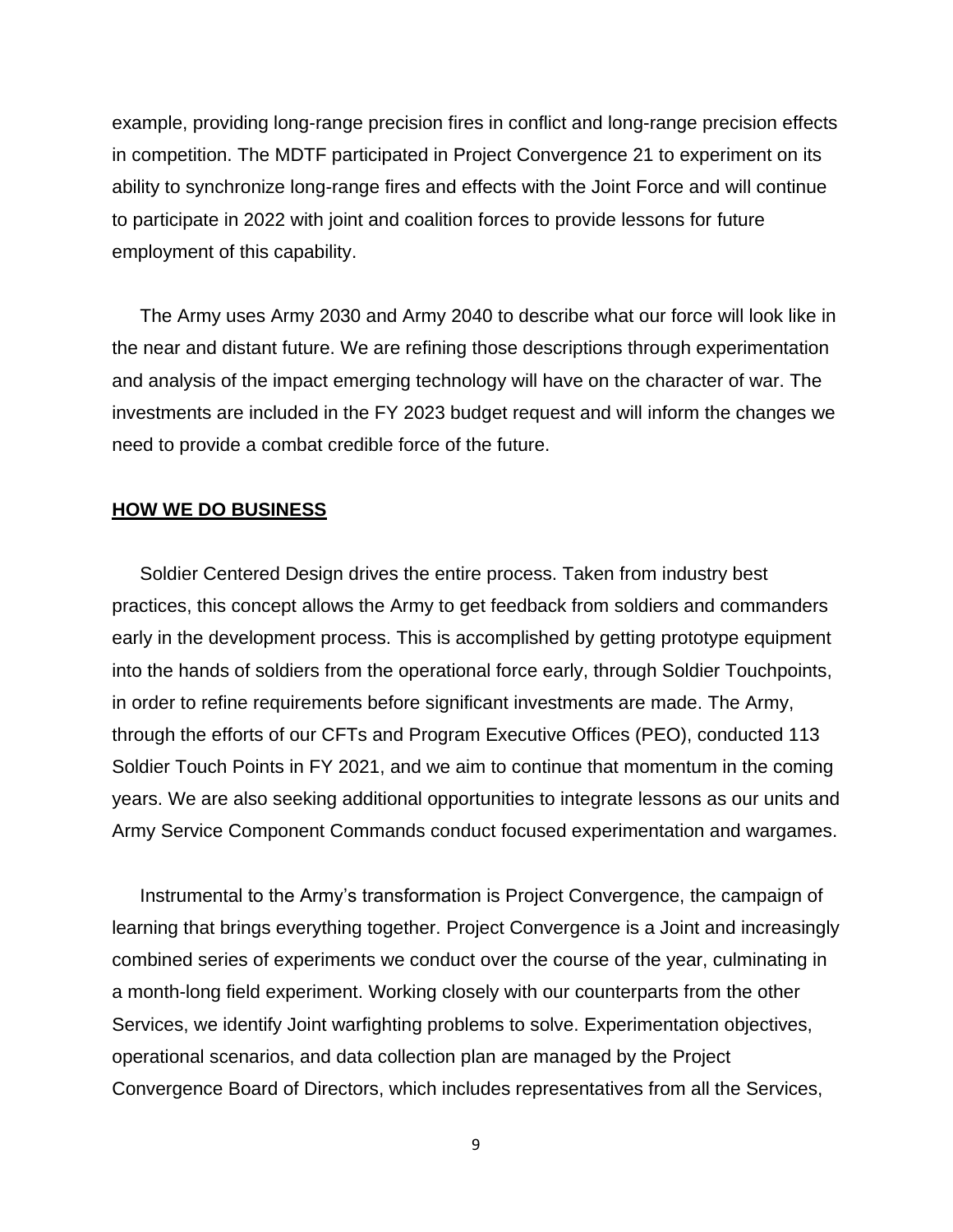the Joint Staff, and coalition Partners. We also leverage the Army's Joint Systems Integration Lab and experimentation events "in the dirt" to connect with our Joint Partners. Project Convergence 21 (PC21) incorporated Joint Partners to help inform Army 2030, the DoD Joint All-Domain Command and Control, and the Joint Warfighting Concept. PC21 made it clear that we must adapt to a system-of-systems approach that moves from "interoperable systems" to "integration of systems." Building off the lessons of PC21, PC22 will integrate Allies and Partners and aim to scale technologies previously tested.

The Army continues to implement the reform initiatives granted by Congress, which were designed to streamline and gain efficiencies in the acquisition process. These initiatives, which have reduced bureaucracy and helped the Army accelerate the delivery of capabilities to the field, include the granting of Middle Tier Acquisition (MTA) Authority, which allows for both rapid prototyping and rapid fielding efforts, and the expanded use of Other Transaction Authority (OTA), which now can be extended to include production. OTAs are simplified contractual mechanisms that lend themselves to working with small companies and non-traditional contractors, two known sources of technological innovation. The Army is using these authorities to accelerate select Army modernization priorities including ERCA, LTAMDS, PrSM, NGSW, IVAS, and MPF. The Army is using MTA rapid fielding authority to quickly field production quantities of new or upgraded systems with minimal development, potentially resulting in faster capability delivery and lower costs. In all, the MTA pathway enables a "try before we buy" framework that reduces risk, reduces cost, and accelerates capability development and deployment.

The Army effectively utilizes OTA to streamline the acquisition of basic and advanced research activities, prototype projects, and follow-on production efforts. In FY 2021, the Army awarded more than 1,700 OTA agreements valued at \$10.9 billion. Two of the modernization priorities highlighted above, IVAS and NGSW, have moved into production awards based on the success of competitive prototyping efforts. In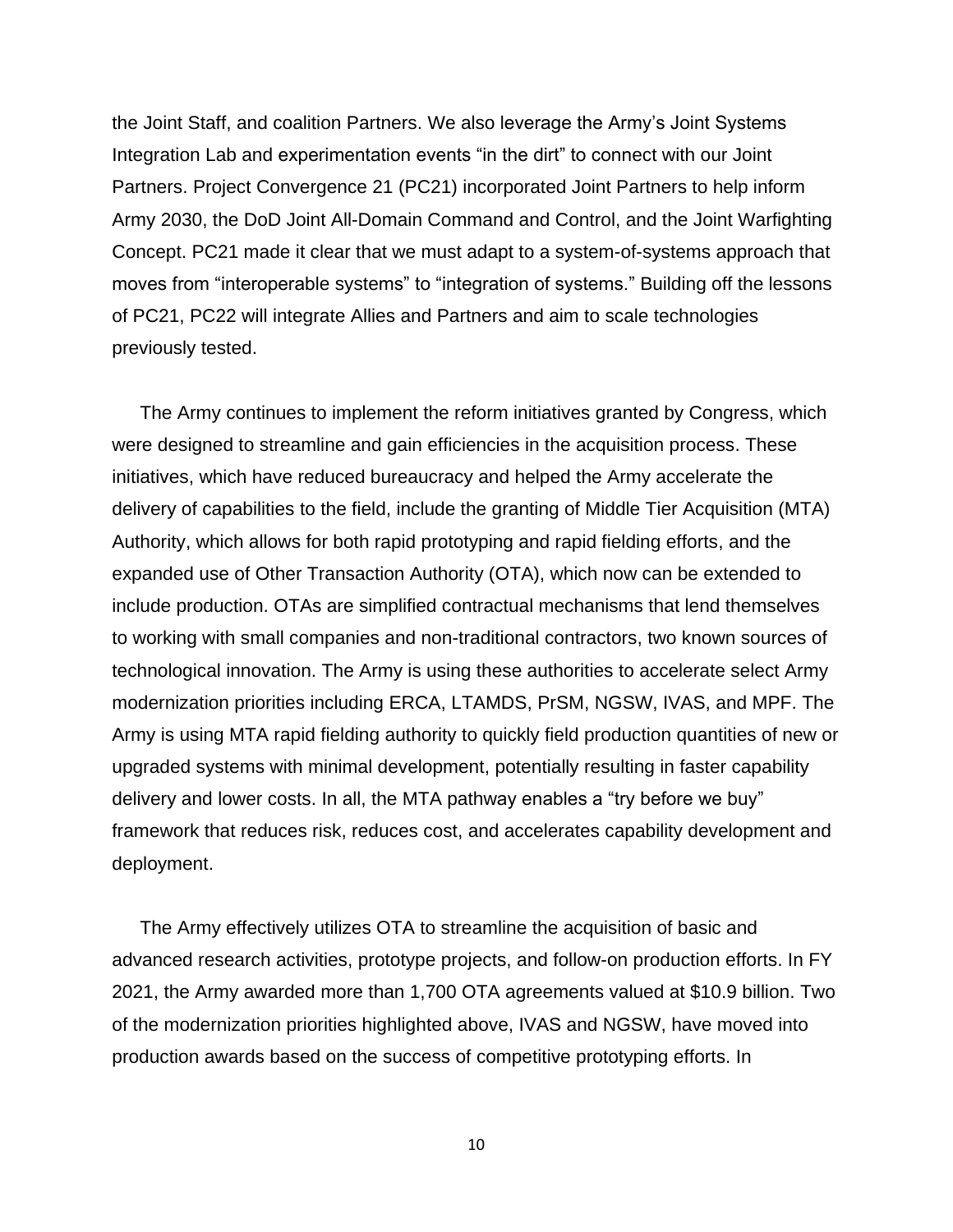November 2021, the Army updated its OTA Policy to promote consistency in practice and increase transparency.

The Army also benefits from two additional authorities provided by Congress. The Software Acquisition Pathway (SWP) is a new acquisition pathway being used to facilitate rapid and iterative delivery of custom software capabilities to users, recognizing that technology development cycles are more rapid in software systems. Programs using the SWP will demonstrate the viability and effectiveness of the capability within one year. Congress also made the authority for Commercial Solutions Opening (CSO) authority permanent. Since its establishment as a pilot program, the Army has leveraged the CSO authority to obtain innovative commercial products and solutions to fulfill requirements, close capability gaps, and provide technological advances. The streamlined nature of the CSO procedures also serves to lower barriers to entry and incentivize small and non-traditional vendors who have not previously worked with the Department. The Army used CSO authority extensively as part of its pandemic response efforts.

In addition, in the FY 2016 National Defense Authorization Act, Congress encouraged delegation of Milestone Decision Authority (MDA) for most acquisition programs from the Office of the Secretary of Defense to the Military Departments. The Army further delegated MDA for some of these programs to the PEO level and below, when appropriate. This delegation allows the Army to appropriately align program oversight with risk, resulting in reduced bureaucracy and increased efficiency.

All these initiatives, when used alone or in combination, allow for better and faster modernization decisions and faster requirements development.

#### **CONCLUSION**

The Army is nearly four years into the biggest transformational change since the early 1980s, modernizing and building a multi-domain-capable force that delivers speed,